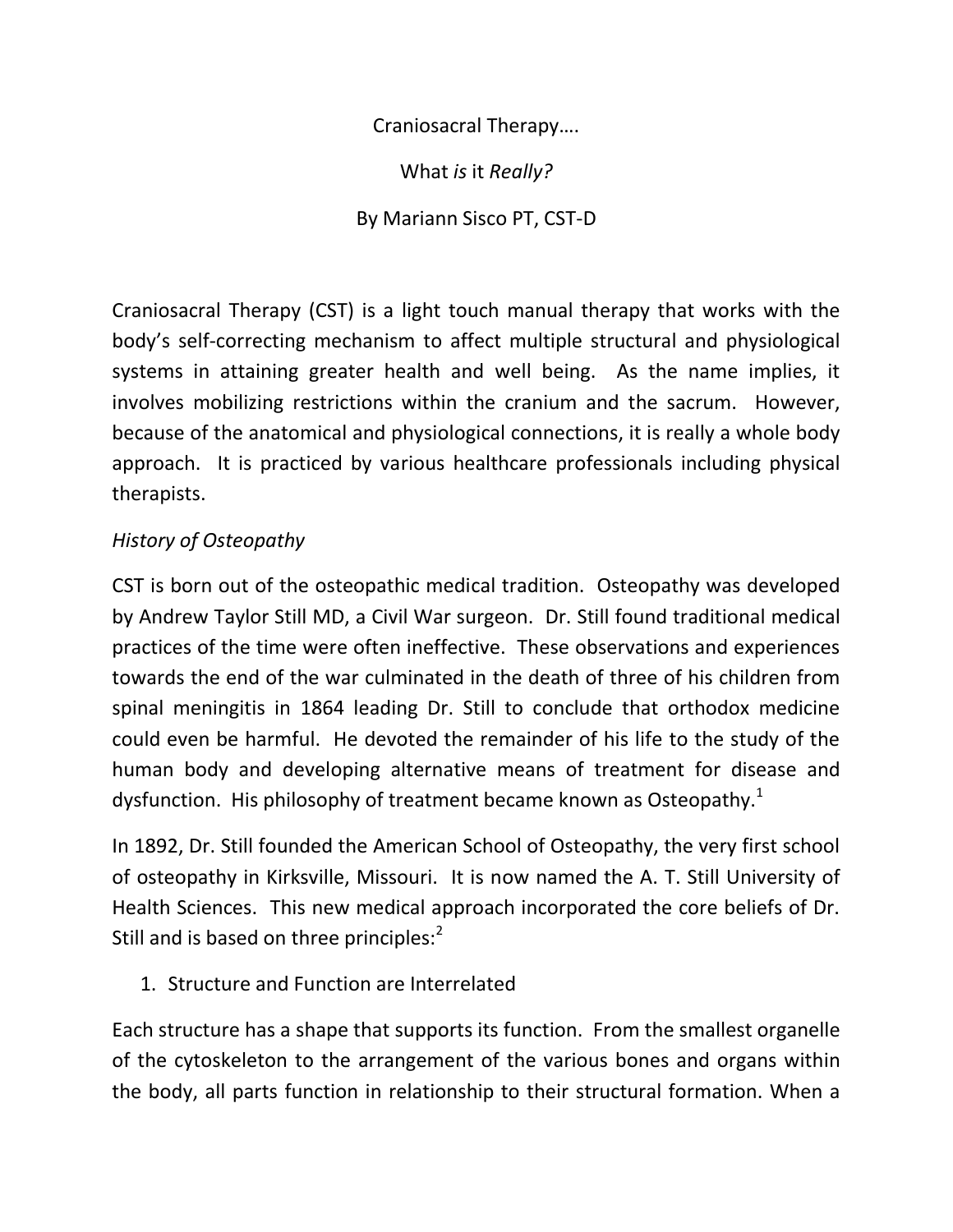structure is compressed, over stretched or otherwise misaligned, function becomes impaired creating pain, dysfunction and even disease.

2. The Body is a Unit

All systems are connected to one another. The circulatory system serves all the other systems of the body. The nervous system receives information throughout the body and sends regulatory signals regulating physiological systems based on this sensory input. Fascia or the connective tissue matrix is continuous throughout the body and invests every other structure. Treatment methods based in osteopathy are often successful because of the ability of the practitioner to locate the origin of the problem which can be distant from the symptoms of the patient.

3. The Body is a Self-Correcting Mechanism

There is an innate ability of the human body to heal itself. Some practitioners refer to this part as the Inner Physician (IP). When the skin is lacerated, this selfcorrecting mechanism responds with an elaborate process to close the skin. Immune responses and inflammatory responses are also indicative of the body's self healing abilities. The osteopathic approach involves facilitating or enhancing the body's own natural capacity when traumatic or disease processes become overwhelming for the system.

## *History of Cranial Osteopathy*

William Garner Sutherland DO attended the American School of Osteopathy. Fully embracing the concepts of Dr. Still, Dr. Sutherland was attracted to the unique shape of the cranial bones and their relationship with each other. It was at this time that he noticed the beveled shape of the temporal bones resembled the gills of a fish. Recalling Dr. Still's teaching that every structure exists to facilitate a specific function, Dr. Sutherland focused his interest on the cranium. He was the first to perceive a subtle movement at the cranium and later, to identify this same rhythm throughout the body. He named his finding the Primary Respiratory Mechanism. (PRM). $^2$  Dr. Sutherland developed techniques for treating restrictions between the cranial bones to facilitate motion at the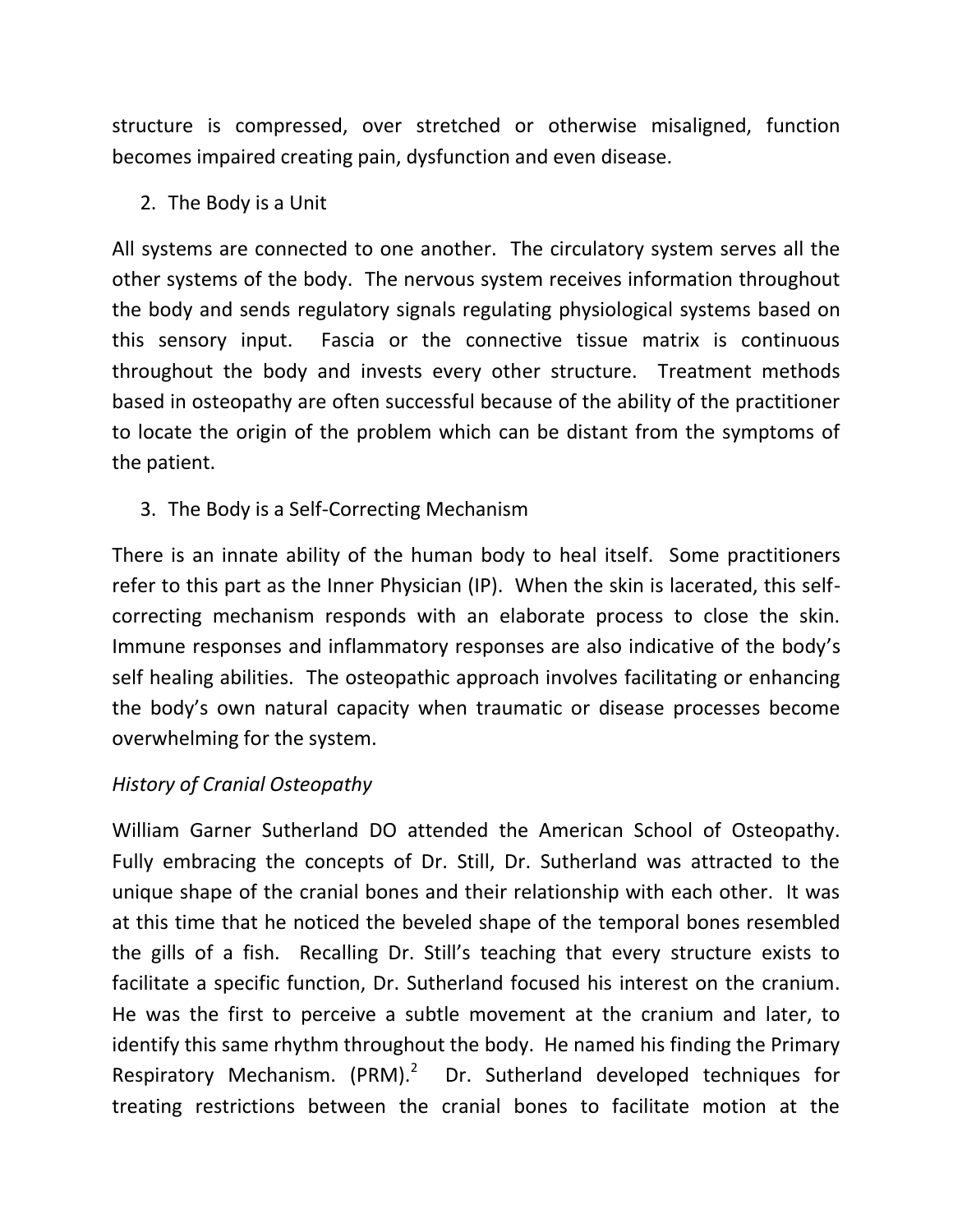sutures.<sup>3</sup> His concept and treatments were considered quite radical at the time and remained so up until the latter part of the  $20<sup>th</sup>$  century. Western medical science has always taught that the sutures are fused and thus no movement is available. Dr. Sutherland's observations have been validated over time and with the development of technology to measure subtle movement and effects.<sup>4</sup>







 **Figure 1a: Collagen within suture. Figure 1b: Vein with nervi nervorum within suture.**

The concept of cranial bone movement was further developed in the 1970's through the research performed by John E. Upledger and associates at the University of Michigan. At the time, Dr. Sutherland's theories and practices were seen as improbable and questionable at best by others in the osteopathic medical community. Dr. Upledger was invited to the University specifically for proving or disproving Dr. Sutherland's practice of osteopathy. His research focused on the movement of cranial bones at the sutures. Studies included the placement of antennae on the parietal bones of squirrel monkeys measuring movement of the paired bones.<sup>5</sup> Later, live sutural material was provided from a neurosurgical colleague that was stained for specific elements including collagen, nervous and vascular tissues.<sup>6</sup> (Figures 1a,b) It was reasoned that fused bones would not contain these features. In any event, these contents suggested that the cranial bones are not completely fused together. During this time other researchers were able to demonstrate that a rhythmic pattern of cranial bone motion exists at a rate different from other bodily rhythms. The most prolific studies supporting cranial bone motion were born out of the race to the moon between the United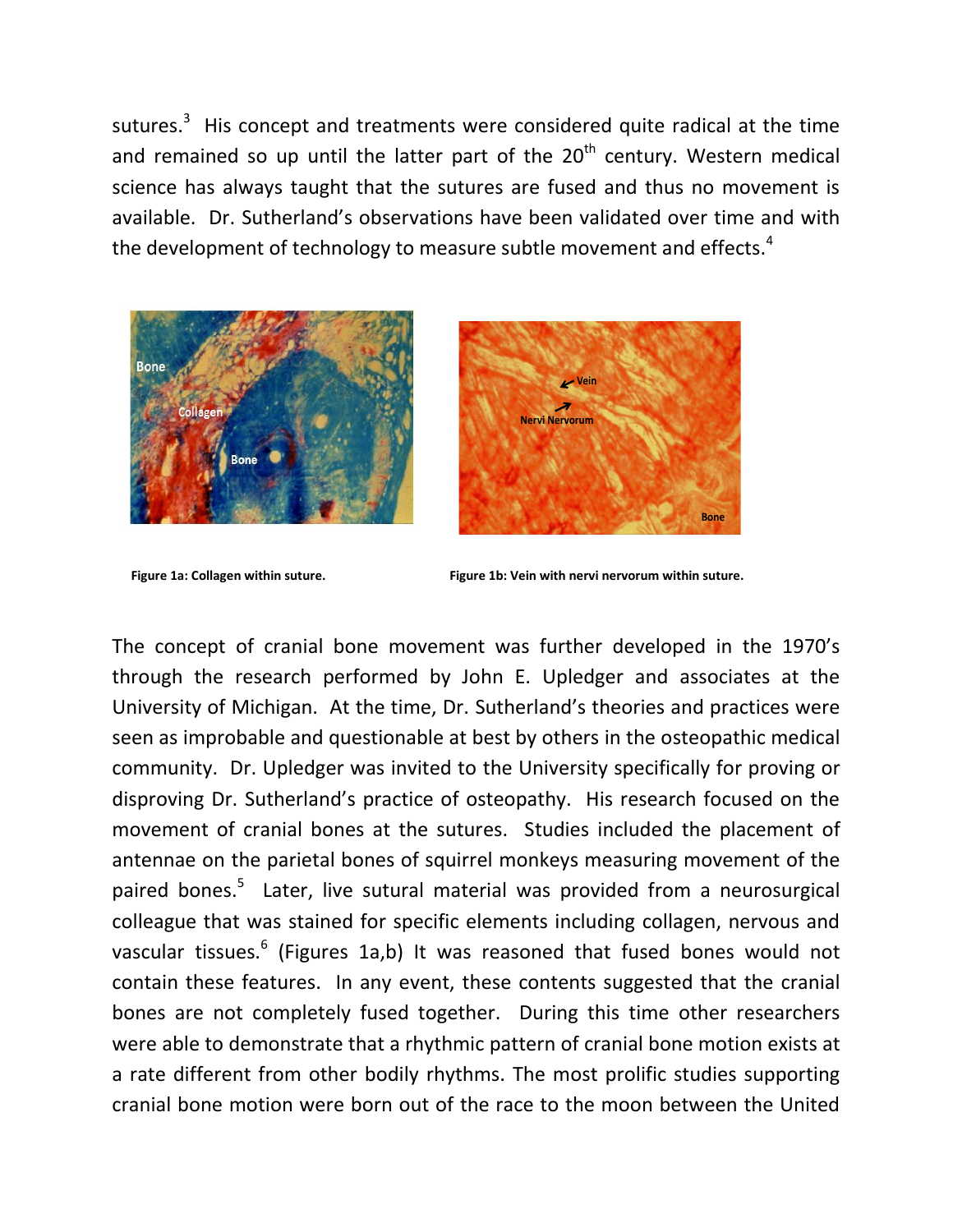States and Russia. Concerns relating to circulatory and central nervous system functions in the human subjected to prolonged weightlessness in space were of primary interest. Yuri Moskalenko, PhD led the Russian research using NMR tomograms and later using bioimpedance measures and transcranial Doppler echography. These studies demonstrated oscillations of the cranial bones associated with mechanisms regulating cerebral blood supply and oxygen consumption as well as with CSF circulation.<sup>78</sup>

Viola Frymann led the United States in researching cranial bone motion using a metallic tong-like device with a differential transformer placed laterally on each side of the cranium. Displacement of the metallic rod was converted into analog signals measuring skull diameter. The magnitude of motion was estimated to be between 10 and 30 microns.<sup>4</sup>

Later, Dr.'s Moskalenko and Frymann utilized their findings to formulate theories regarding the physiology of the craniosacral rhythm and published together.<sup>9</sup> Rogers and Witt in The Journal of Orthopedic and Sports Physical Therapy extensively reviewed the literature and concluded that "There is very little evidence which disproves cranial bone motion." However, they cited that "further inquiry is needed to describe its magnitude and meaning." $10<sup>10</sup>$ 

Dr. Upledger expanded his research into other aspects of Dr. Sutherland's work including his Direction of Energy technique and energy transfer between patient and practitioner. These studies confirmed that energetic activity occurs but not in the exact way that Dr. Sutherland hypothesized. $^{11}$  In addition, Dr. Upledger developed an alternative theory to explain the fluctuation in motion at the cranium known as the Pressurstat model. This hypothesis was developed out of fresh cadaver dissection and examination of sagittal sutural material containing nervous tissue. In short, pressure and stretch receptors within the suture convey information to the choroid plexus within the ventricles creating an intermittent production and non-production of cerebrospinal fluid (CSF) while postulating that the reabsorption of CSF occurs continuously. It is this difference in fluid pressures that creates the widening and narrowing of the cranial bones associated with the craniosacral rhythm (CSR) or cranial motion.<sup>12</sup>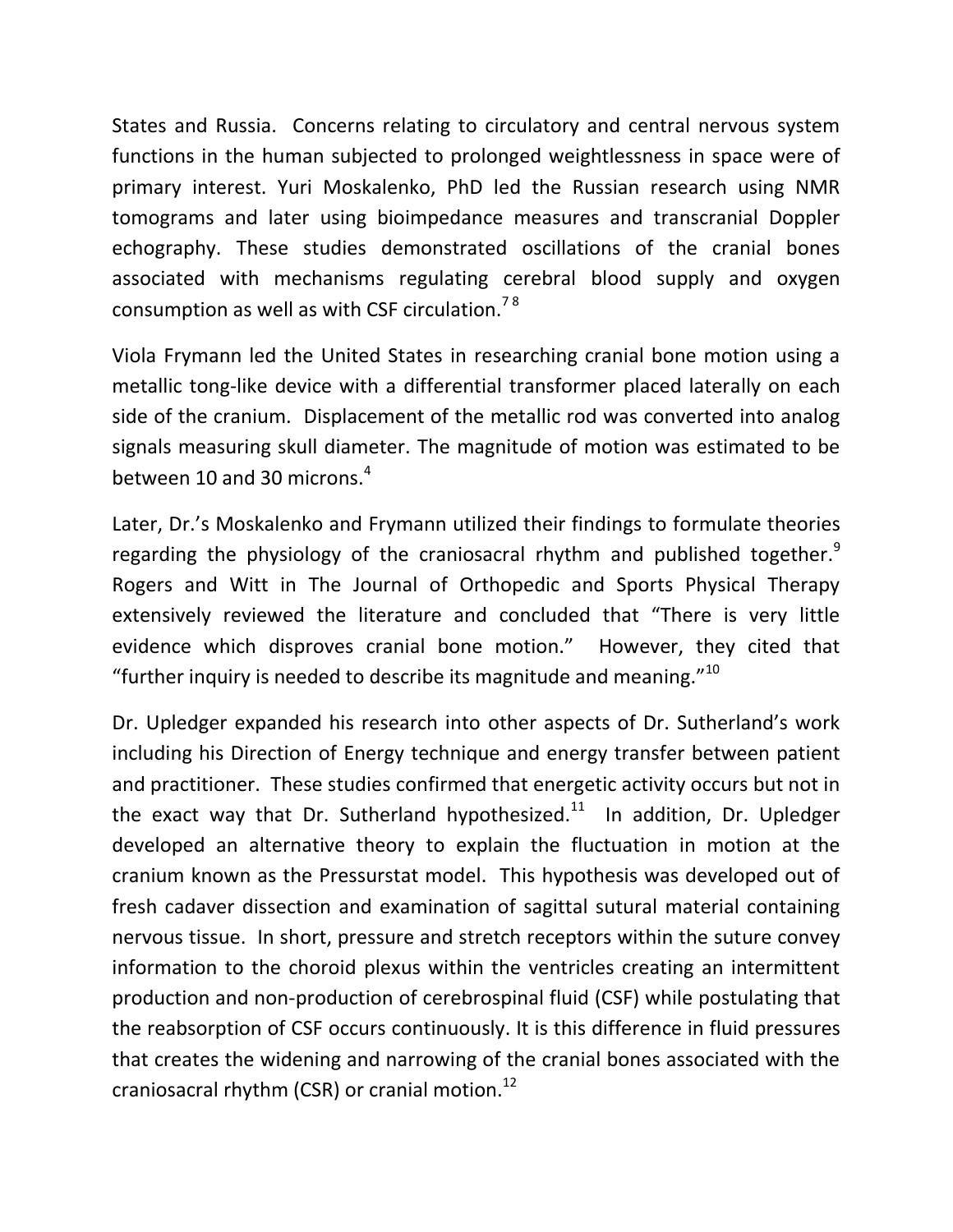Another important contribution of Dr. Upledger's included the focus on the dura mater lining the interior of the cranium and the subsequent formation of the intracranial membrane (ICM) within the actual brain structure. He developed specific techniques to not only promote the release of sutural restrictions but to release restrictions within the actual dura and ICM. $3$  Since the dura mater is a type of connective tissue or fascia and is continuous with the remainder of the connective tissue matrix, release of these restrictions can affect the function of distant parts of the body. $^{13}$ 

## The Anatomy of the Craniosacral System

As noted previously, the cranium is lined with dura mater which not only encircles the inner surfaces of the cranial bones but also folds in on itself creating the falx cerebri, tentorium cerebelli and the falx cerebelli otherwise known as the ICM. The firm attachment of the falx cerebelli at the foramen magnum of the occiput continues inferiorly with attachments on the posterior bodies of C1 and C2. It continues in the inferior direction without any attachments until it anchors at the S2 segment as the pia portion of the filum terminale within the sacral canal. It exits out of the sacral canal and continues as the external dural segment of the filum terminale blending with the periosteum of the coccyx. (Figures 2a,b,c) In addition, the dura mater extends out through the intervertebral foramina with the spinal nerves as the dural sleeves. The dural sleeves attach on the vertebral bodies blending with the paravertebral fascial tissue.<sup>13</sup> These anatomical attachments help give credence to the continuity of the fascia and why CST has such far reaching affects.

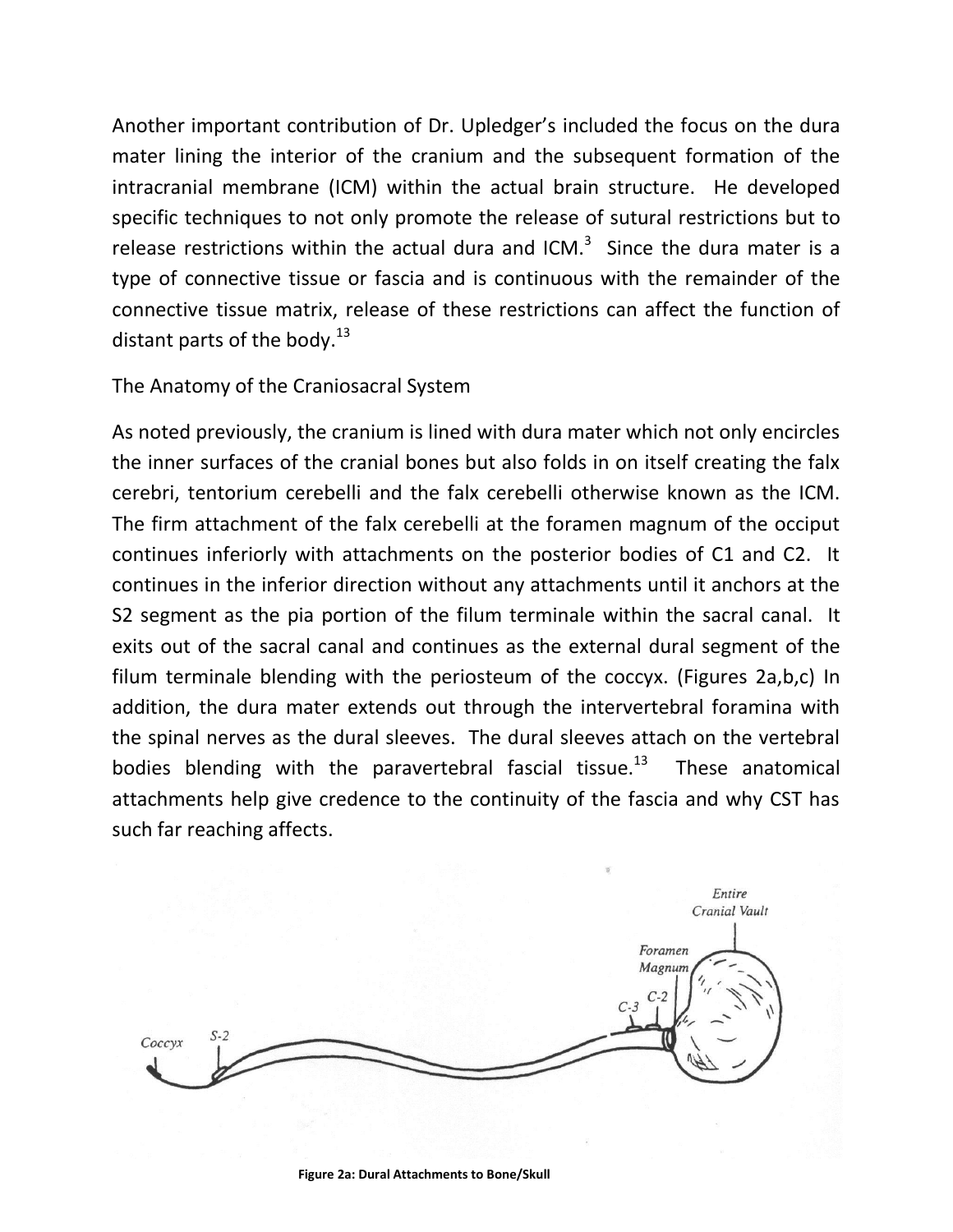

**Figure 2b: Detail of dura attachments including intracranial membrane**



 **Fig 2c: Intracranial Membrane Detail**

Enclosed within the CSS is the CSF circulating in the subarachnoid space of the meninges which is then absorbed through the pia layer of the meninges bathing the brain with nutritional elements necessary for proper brain function. Production of the CSF occurs through the choroid plexus where it is filtrated from blood supplied by the choroidal arteries into the ventricles of the brain. As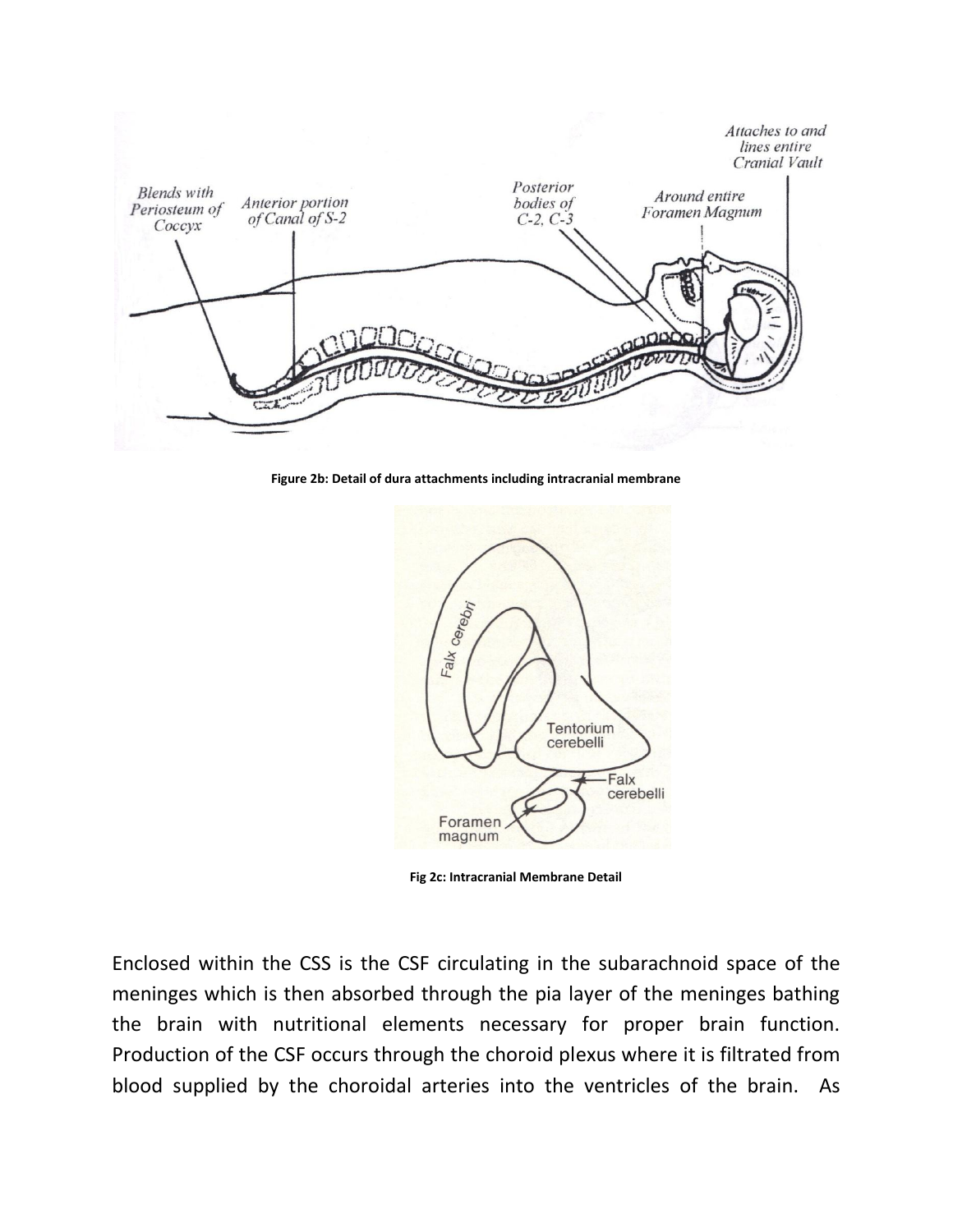previously noted, CSF supplies nutrition to the brain and spinal cord through its circulation in the subarachnoid space. Fluid exchange occurs through an active transport mechanism that results in metabolic waste products being reabsorbed by the arachnoid granulations within the venous sinus system of the brain. These waste products are emptied into the jugular vein. Some research suggests that small amounts of CSF drain through the spinal veins and through spinal lymph channels.<sup>14 15</sup> The widening of the cranial bones during production of CSF is referred to as the flexion phase and the narrowing that occurs while production stops and draining continues is called the extension phase.<sup>12</sup>

## *The Fascial Connection*

An important feature of CST is the attention given to the body's fascial system since the dura mater is the core of this system. This scaffolding network has been and is continually being researched.<sup>16 17 18</sup> The most important facts relating to fascia from a CST perspective are its tensile strength in the order of up to 7,000 pounds per square inch and its continuity throughout the body.<sup>19 20</sup> Restrictive patterns within the fascia translate their forces in unique ways throughout the system. These unique patterns of adaptation are thought to be related to the pre-lesional state prior to a trauma such as a fall or car accident.<sup>21</sup> In other words, each trauma that the body is unable to dissipate will be adapted into the system in some way. When the body is overwhelmed with trauma or unable to adapt further, pain and dysfunction occur.

CST uses the palpation of the CSR throughout the body to locate and treat these restrictive patterns. Restrictions can reside within the cranium that over time are translated into distant parts of the body. $12$  The opposite can occur as well. Restrictions in the head causing headaches may be related to fascial tensions within the mediastinal walls or respiratory diaphragm as this fascial plane continues in a superior direction as the pre-vertebral fascia attaching onto the sphenoid within the cranial vault.<sup>22 23</sup>

Mary Ellen Clark, a former Olympic high diver recounts her experience of CST in a popular magazine. Suffering from vertigo, she was unable to pursue her dream of competing in the Olympic Games held in Atlanta. Although she had access to the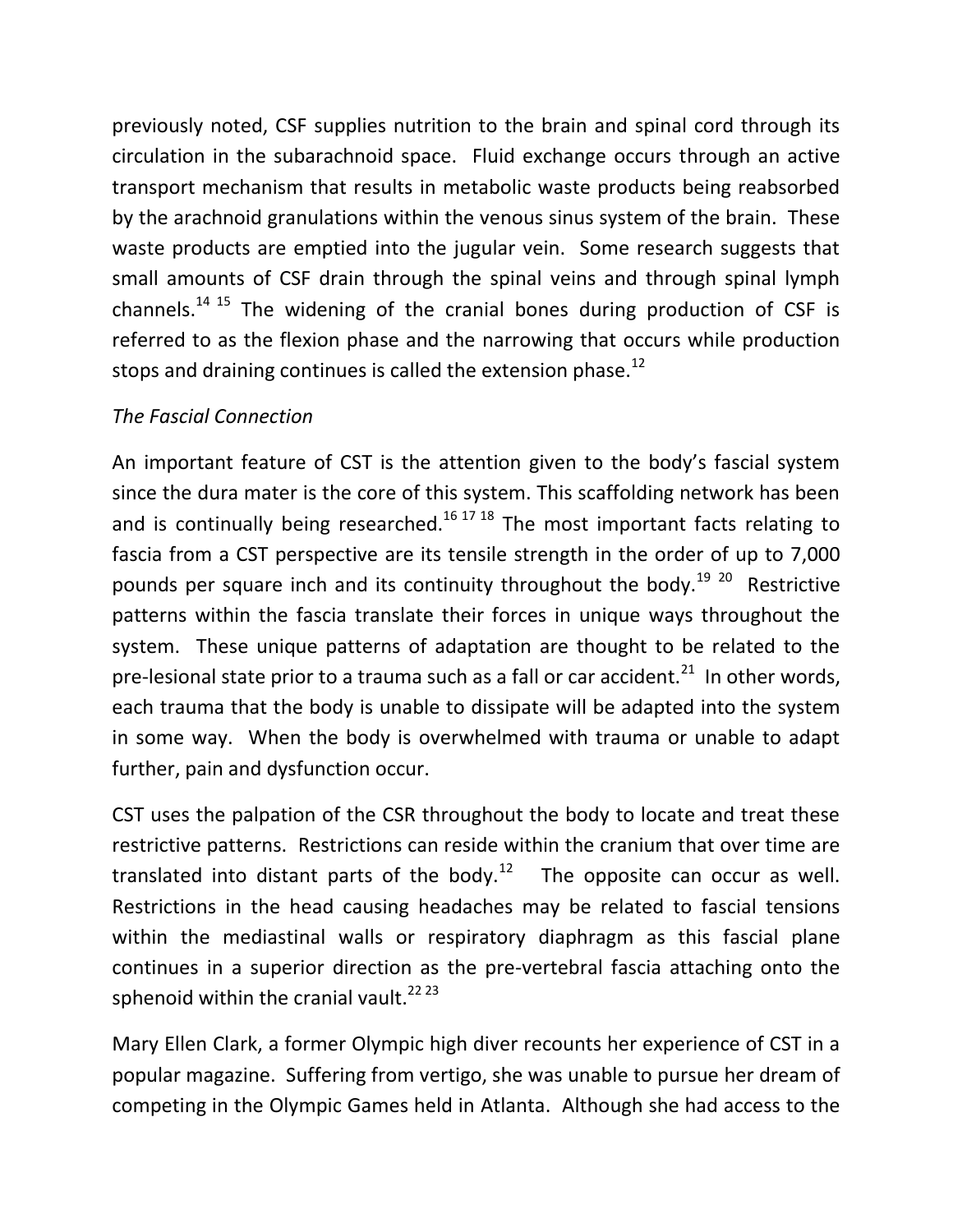latest in diagnostic technology and the best evidence-based treatments as a member of the elite athletic team, her symptoms persisted. At the suggestion of a friend, a skeptical Mary Ellen consulted a practitioner of craniosacral therapy. The therapist found multiple restrictions throughout the fascial system one of which included her right knee. Once, this particular area released, her vertigo began to subside. During the treatment, Mary Ellen was unable to recount any injury to her knee. Later, she recalled falling on her knee as a child. It is thought that the knee restriction translated forces over the course of 10 years into the tentorium cerebelli and dura mater lining the temporal bone. The inner ear mechanism is housed within the temporal bones and it is postulated that the restrictions were enough to alter the position of the temporal bone and create faulty feedback from the endolymph within the semicircular canals. Ms. Clark was able to return to competition and won a bronze medal for the USA after being treated with  $CST.<sup>24</sup>$ 

In addition to the longitudinal planes of fascia, specific attention is given in CST to the planes of fascia oriented in a transverse direction.<sup>12</sup> These horizontal planes often absorb traumatic forces and create dysfunctions throughout the system. For example, the pelvic diaphragm is actually a fascial hammock attaching in an anterior/posterior direction from the pubic bones to the anterior surface of the sacrum and from side to side via the internal surfaces of the ilia.<sup>22</sup> Loss of mobility in this diaphragm can translate into the spine and hips and even further if enough time has elapsed. For example, because of the attachment of the dural tube at S2, torsion of the sacrum from the pelvic diaphragm can be translated up into the cranium. Failure to address these restrictive planes in therapy can result in temporary or limited improvement from traditional interventions.

Since CST is a therapy that focuses on the whole body and the interactions within it, it is not suited to traditional methods of study that are linear and reductionistic. Since present research skills have not yet developed to measure all of the influences that are interacting simultaneously during a CST session, case studies and case control studies are alternative methods of contributing to the literature supporting CST. Studies are available that have demonstrated the effectiveness of CST in patients with multiple sclerosis,<sup>25</sup> fibromyalgia,<sup>26 27</sup> lateral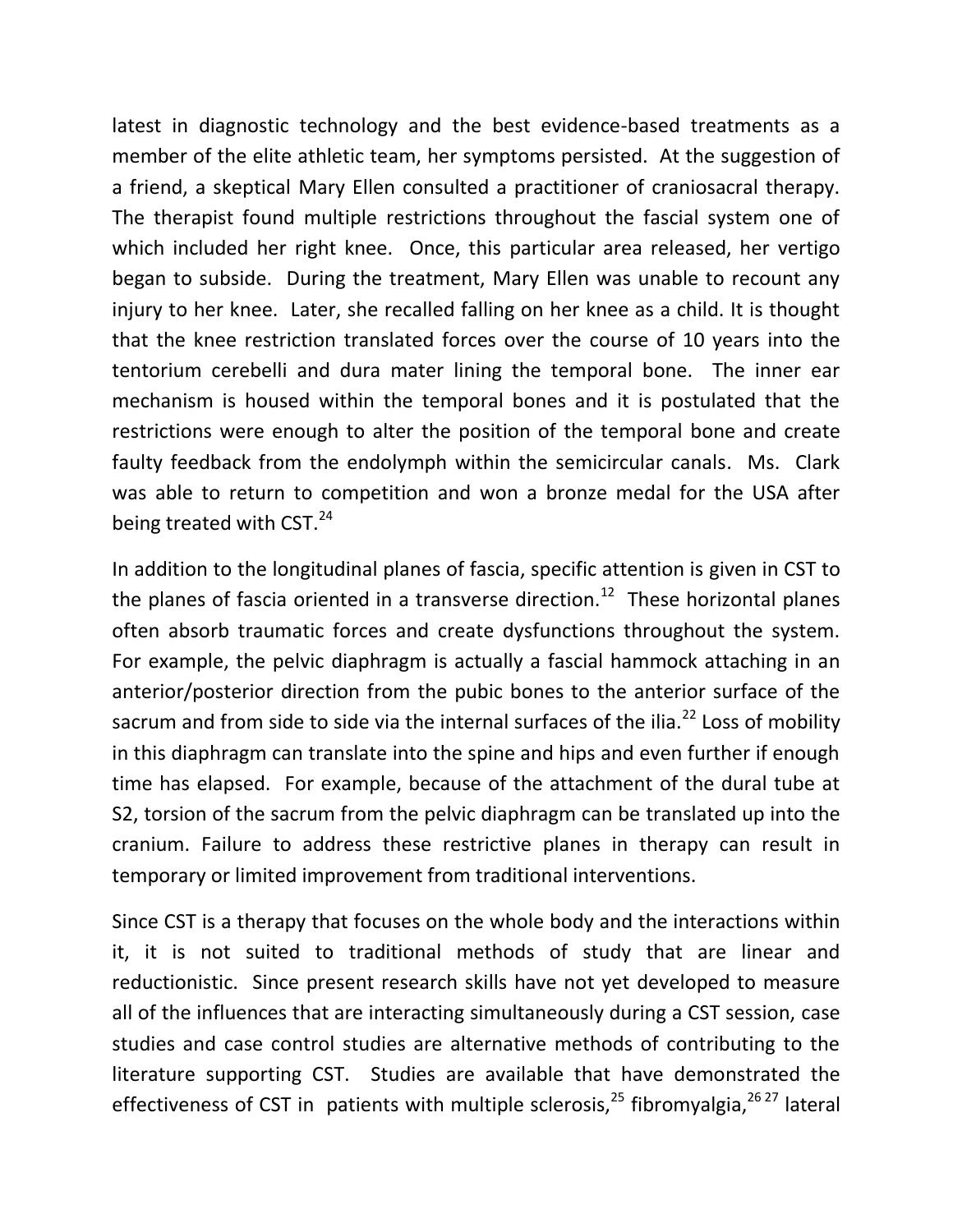epicondylitis, $28^{29}$  asthma, $30^{30}$  dementia $31^{31}$  as well as a descriptive outcome study on patients with multiple diagnoses.<sup>32</sup>

As patients are becoming less inclined to embrace drugs and other treatment protocols that have limited or no effectiveness for their particular malady, they are more likely to search for other ways to solve their problem.<sup>33</sup> CST is a treatment choice that has been shown to be effective in a multitude of diagnoses by searching for and treating the origin of the problem.

For further information on research and classes in your area, please visit Upledger.com.

References

 $\overline{\phantom{a}}$ 

respiratory mechanism.

- <sup>12</sup>Upledger JE, Vredevoogd JD. *Craniosacral Therapy.* Eastland Press, Seattle, WA;1983.
- <sup>13</sup>Paoletti, S. *The Fasciae.* Eastland Press, Seattle, WA;2006.

<sup>1</sup> En.wikipedia.org/wiki/Andrew\_Taylor\_Still

<sup>2</sup> www.cranialacademy.com/philosophy.html

<sup>3</sup> Upledger JE. Differences separate craniosacral therapy from cranial osteopathy. *Massage and Bodywork Quarterly.* 1995; Fall.

<sup>4</sup> Frymann VM. A study of the rhythmic motions of the living cranium. *J Am Osteopath Assoc.* 1971;70:1-18.

<sup>5</sup> Michael DK, Retzlaff EW. A preliminary study of cranial bone movement in the squirrel monkey. *J Am Osteopath Assoc.* 1975;74:866-869.

<sup>6</sup> Retzlaff EW, Mitchell FL, Upledger JE, et al. Neurovascular mechanisms in cranial sutures. *J Am Osteopath Assoc.* 1980;80:218-219.

<sup>7</sup> Moskalenko YE, Kravchenko TI, Gaidar BV, et al. Periodic mobility of cranial bones in humans. *Human Physiology.* 1999;25(1):51-58.

 $8$ Moskalenko YE, Frymann VM, Weinstein GB et al. Slow rhythmic oscillations with the human cranium: phenomenology, origin, and informational significance. *Human Physiology*:2001;27(2):171-178.

 $9$  Moskalenko YE, Frymann VM, Kravchenko T. A modern conceptualization of the functioning of the primary

 $^{10}$ Rodgers JS, Witt PL. The controversy of cranial bone motion. JOSP:1997;26(2):95-103.

<sup>11</sup>Upledger JE, Karni Z. Mechano-Electric Patterns During Craniosacral Osteopathic Diagnosis and Treatment*. J Am Oseopath Assoc.* 1979; 78:782-91.

<sup>&</sup>lt;sup>14</sup> Brinker T, Ludemann W, Berens von Rautenfeld D, Samii M. Dynamic properties of lymphatic pathways for the absorption of cerebrospinal fluid. *Acta Neuropathol* (Berlin) 94:493-498.

<sup>15</sup>FitzGerald MJT, Folan-Curran J. *Clinical Neuroanatomy and Related Neuroscience.* WB Saunders, London, UK;2002.

<sup>&</sup>lt;sup>16</sup>Findley TW, Schleip R. (Eds) Fascia Research I: Basic Science and Implications for Conventional and Complementary Health Care. Proceedings from International Fascia Research Congress. Boston, MA 2007.

<sup>&</sup>lt;sup>17</sup>Huijing PA, Hollander T, Findley TW, Schleip R. (Eds) Fascia Research II: Basic Science and Implications for Conventional and Complementary Health Care. Proceedings from International Fascia Research Congress. Amsterdam, Holland 2009.

<sup>&</sup>lt;sup>18</sup> Chaitow L, Findley TW, Schleip R. (Eds) Fascia Research III: Basic Science and Implications for Conventional and Complementary Health Care. Proceedings from International Fascia Research Congress. Vancouver, Canada. <sup>19</sup>

<sup>19</sup> Gratz CM. Tensile strength and elasticity tests on human fascia late. *J Bone Joint Surg.* 1931;13:334-341.